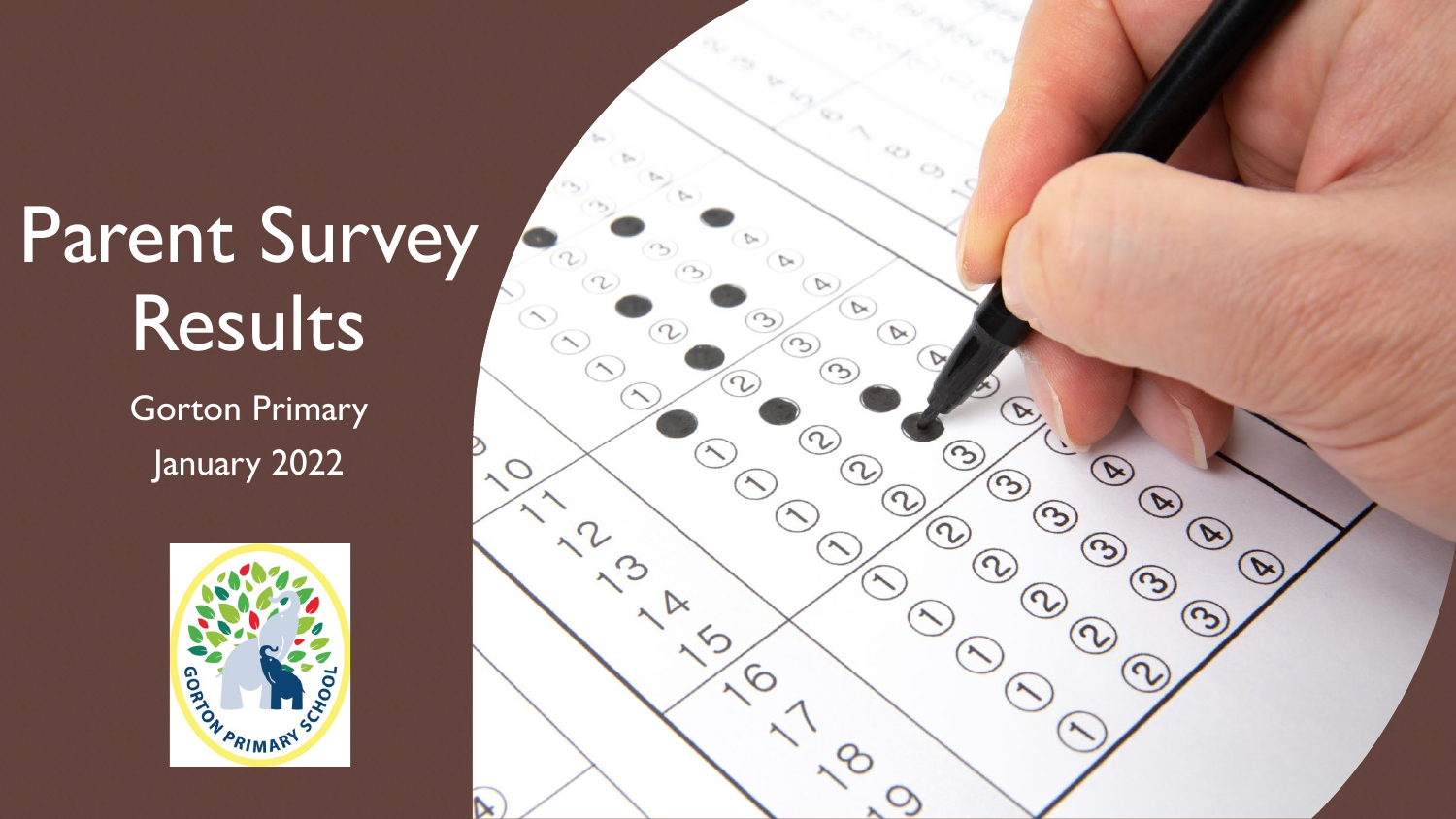



## Number of responses



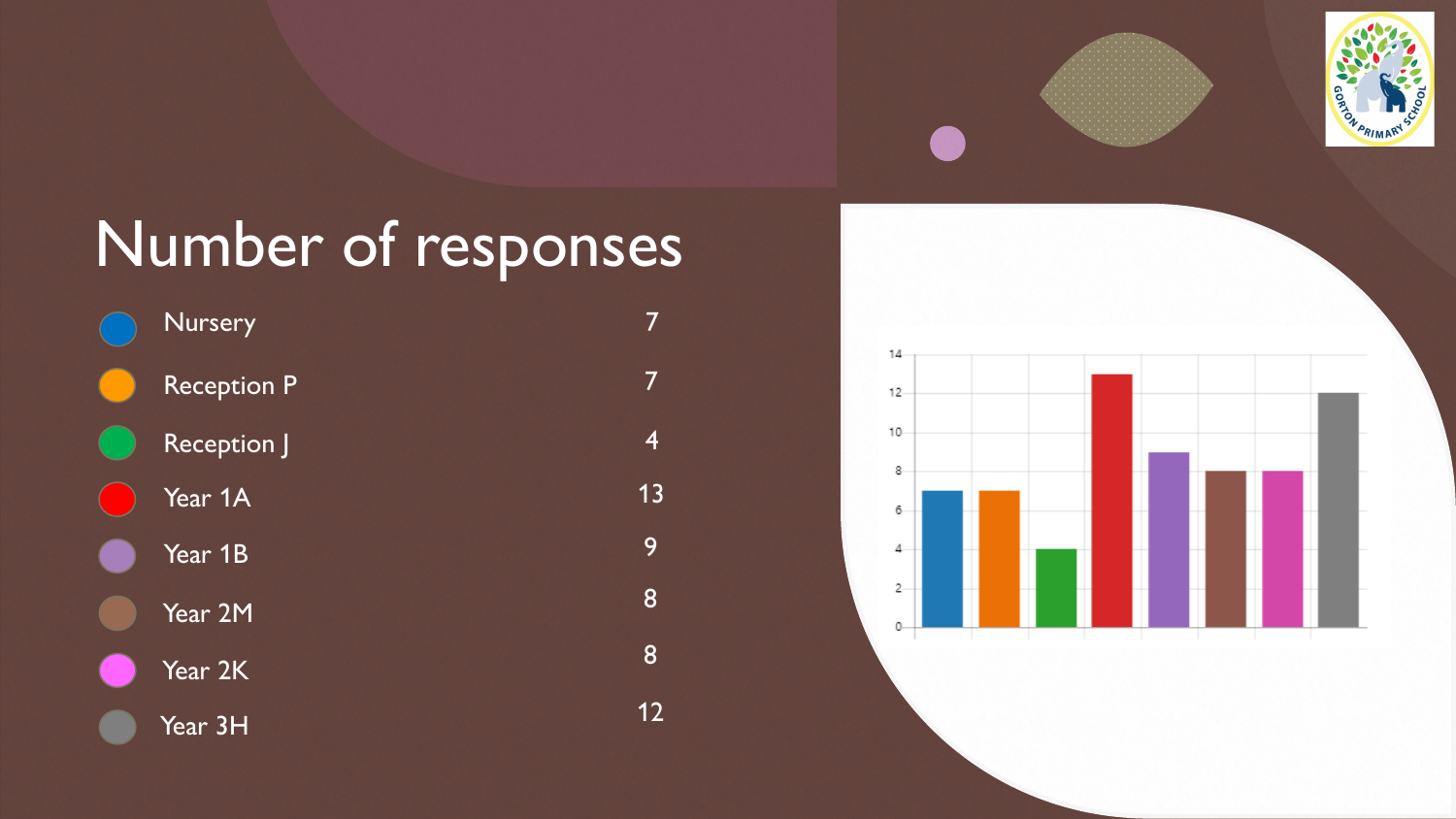



## **1. My child is happy at this school?**

### **2. My child feels safe at this school?**

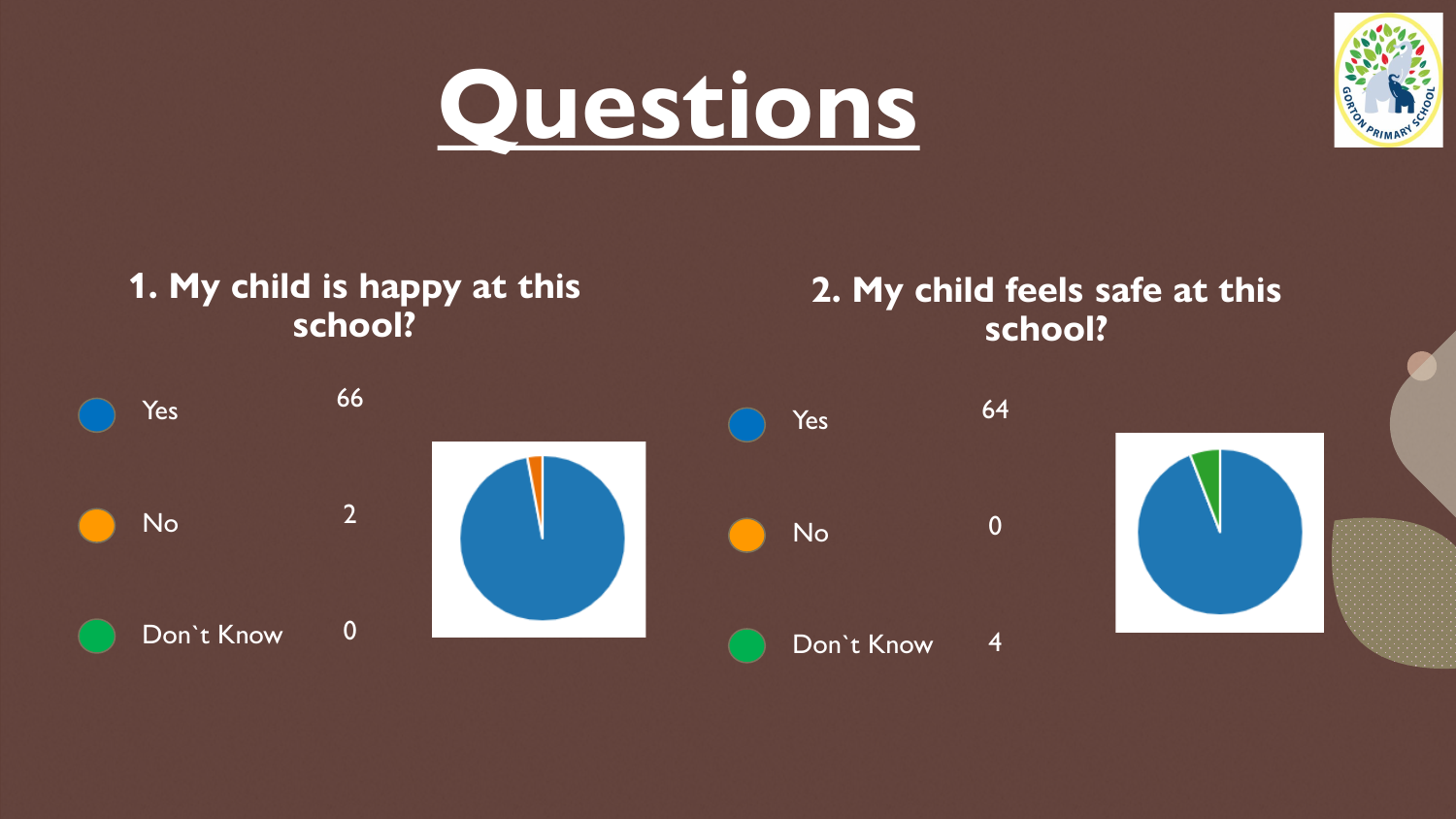



**3. This school makes sure it`s pupils are well behaved?**

#### **4. My child has been bullied in school?**

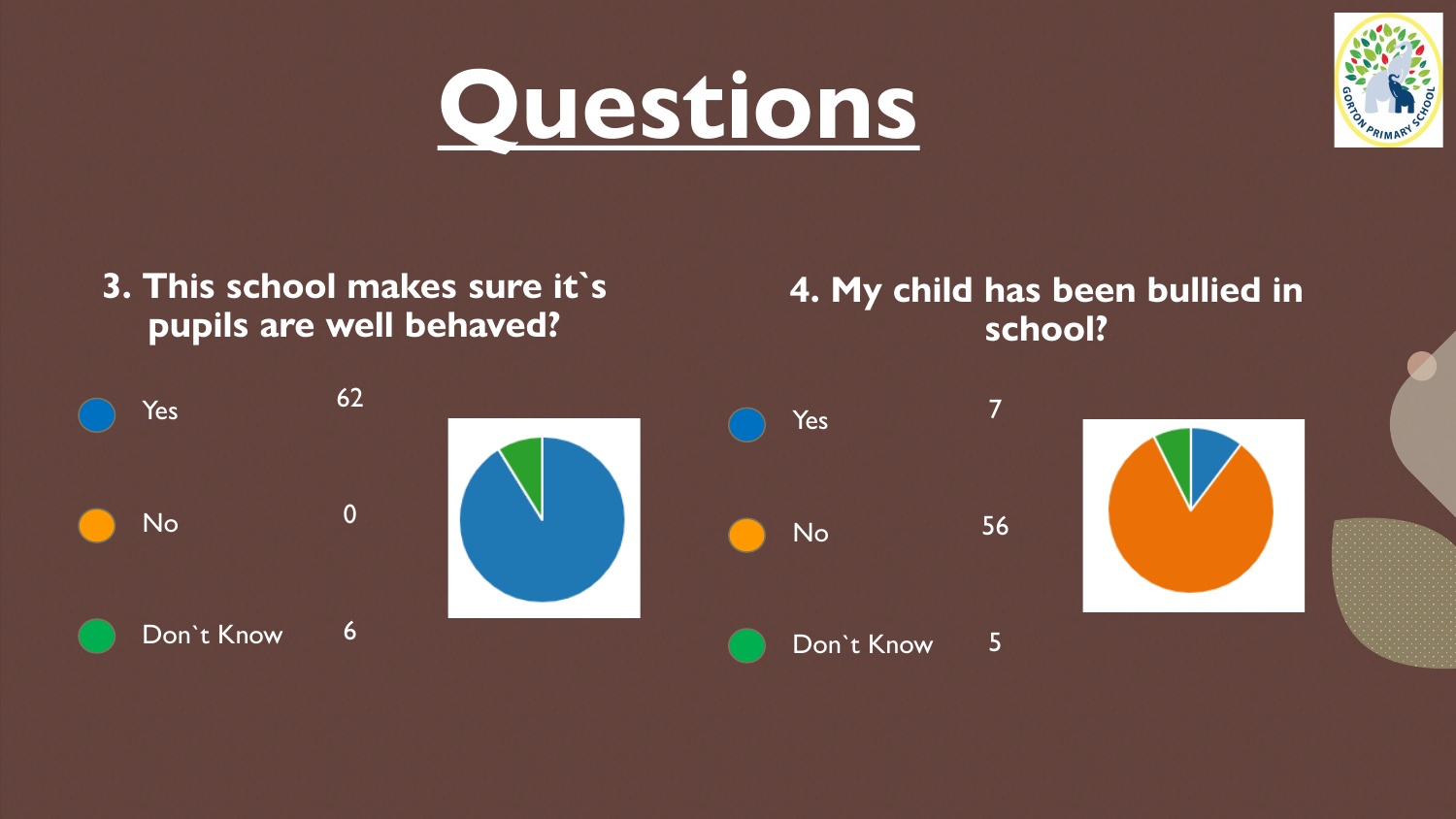



#### **5. The school dealt with the bullying quickly and effectively?**

**6. The school makes me aware of what my child will learn during the year?**

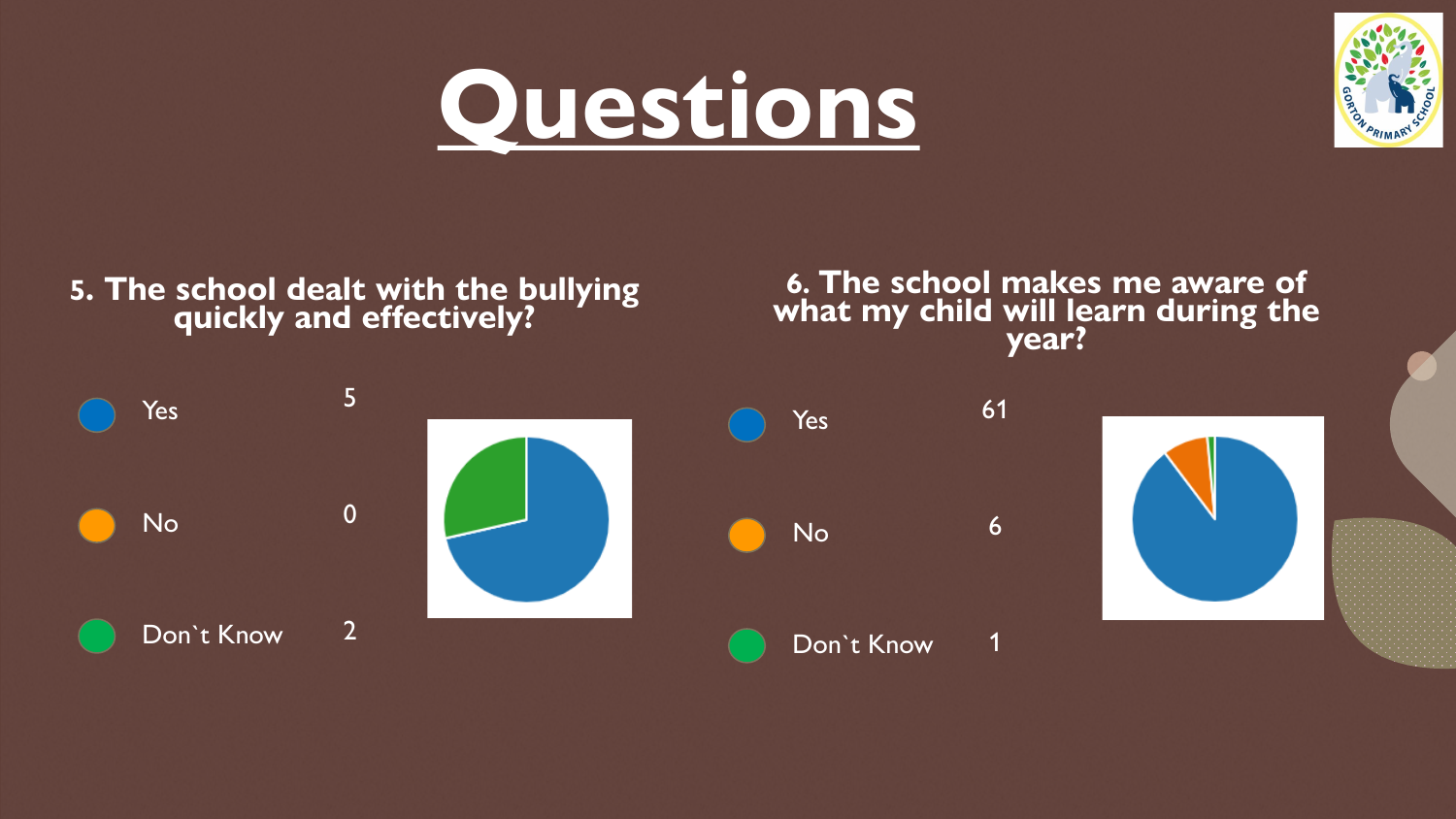



#### **7. I have raised concerns with the school?**

## **8. When I raised concerns they were dealt with properly?**

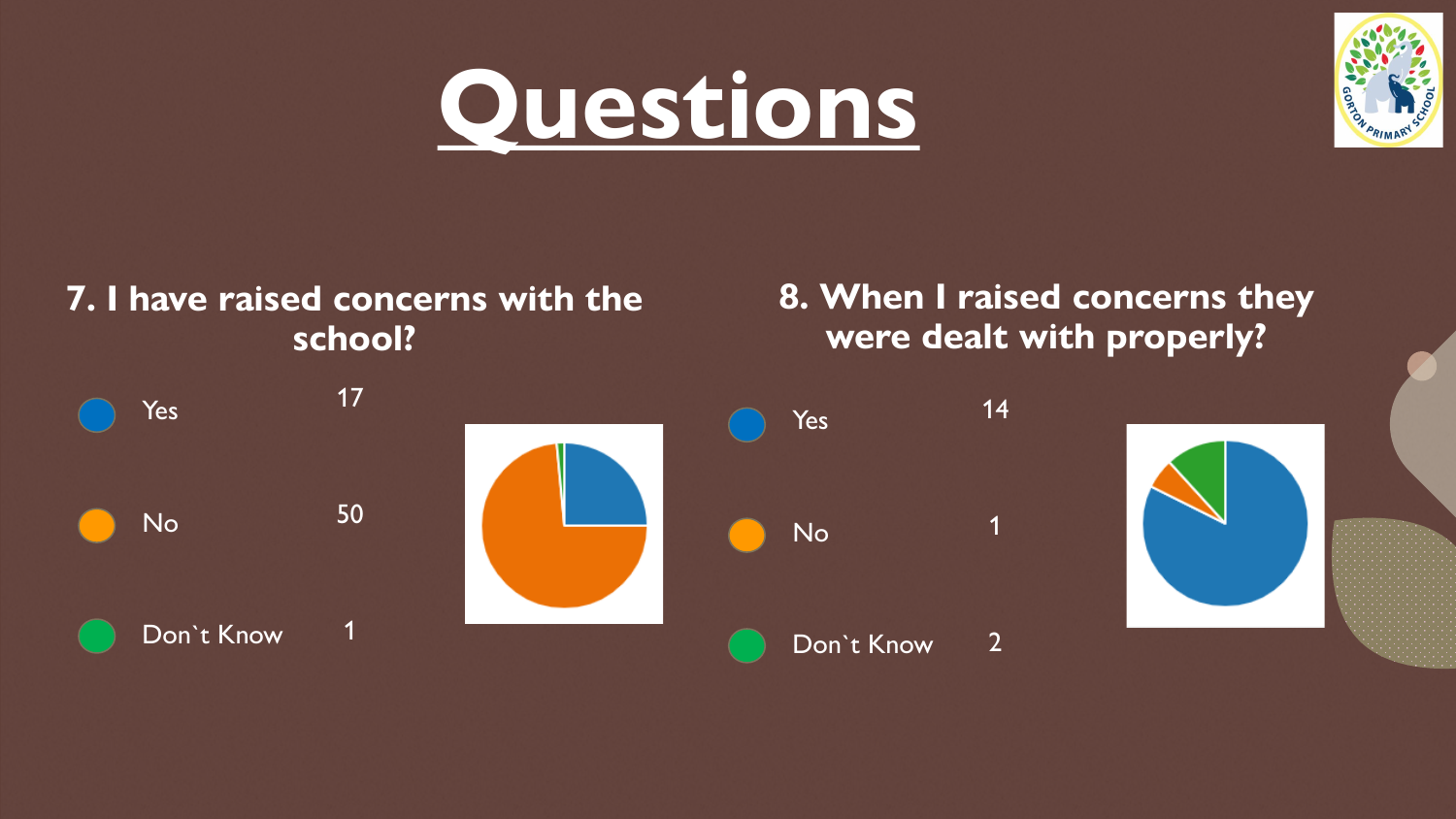



### **9. The school has high expectations for my child?**

#### **10. My child does well at this school?**

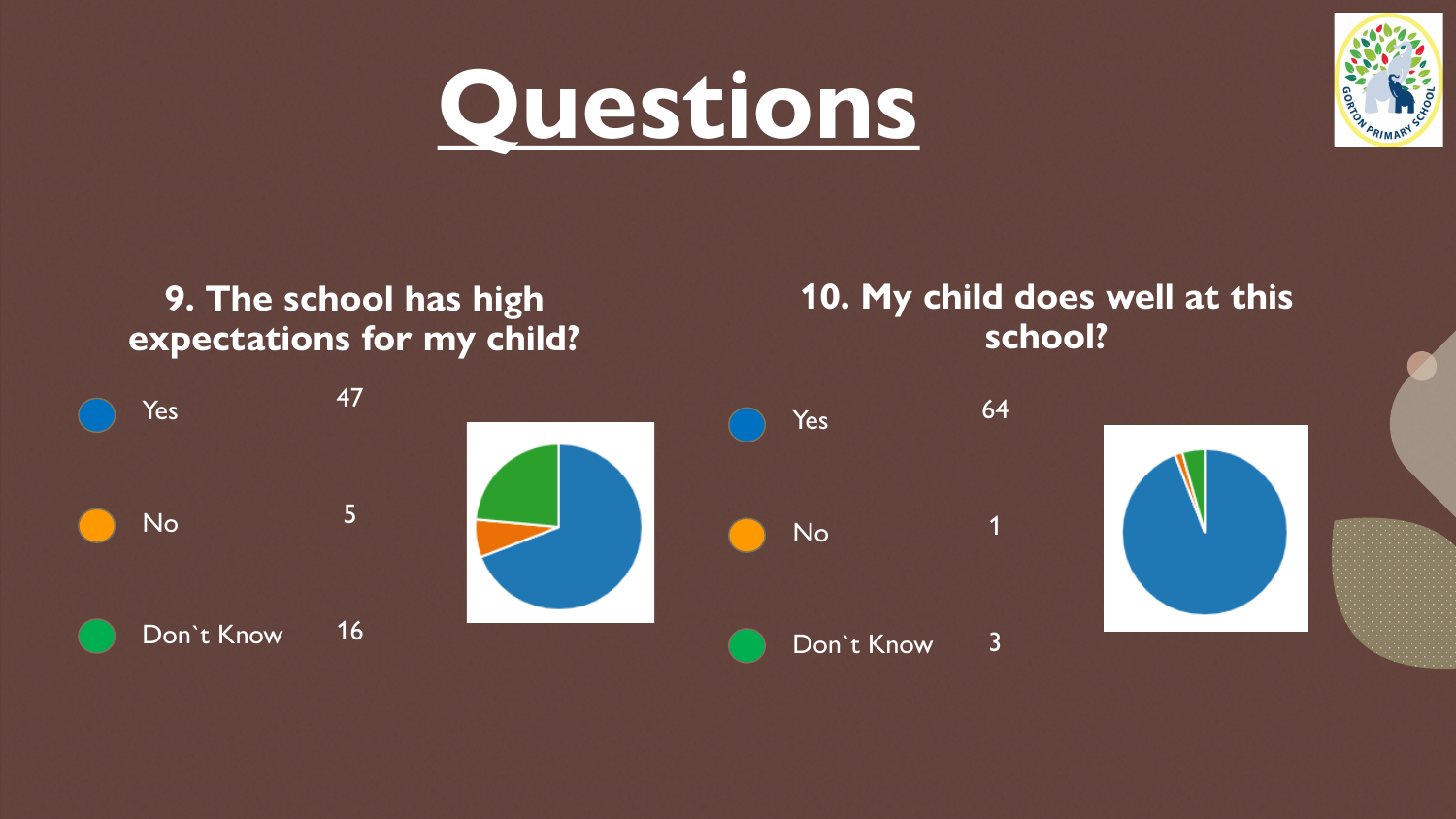



#### **11. The school lets me know how my child is doing?**

**12. There is a good range of subjects available to my child at this school?**

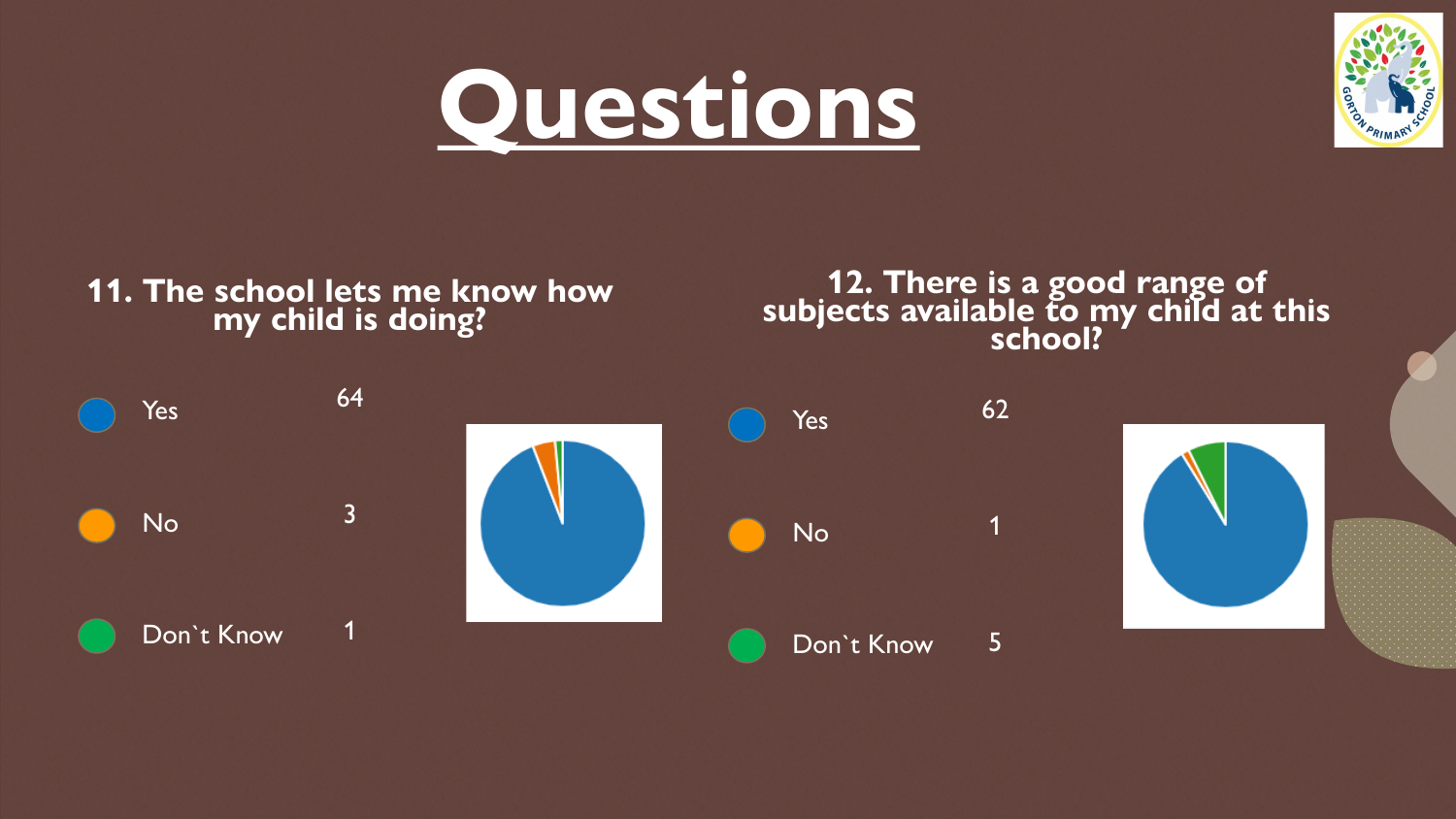# **Questions**



#### **13. My child can take part in clubs and activities at this school?**

**14. The school supports my child`s wider personal development?**

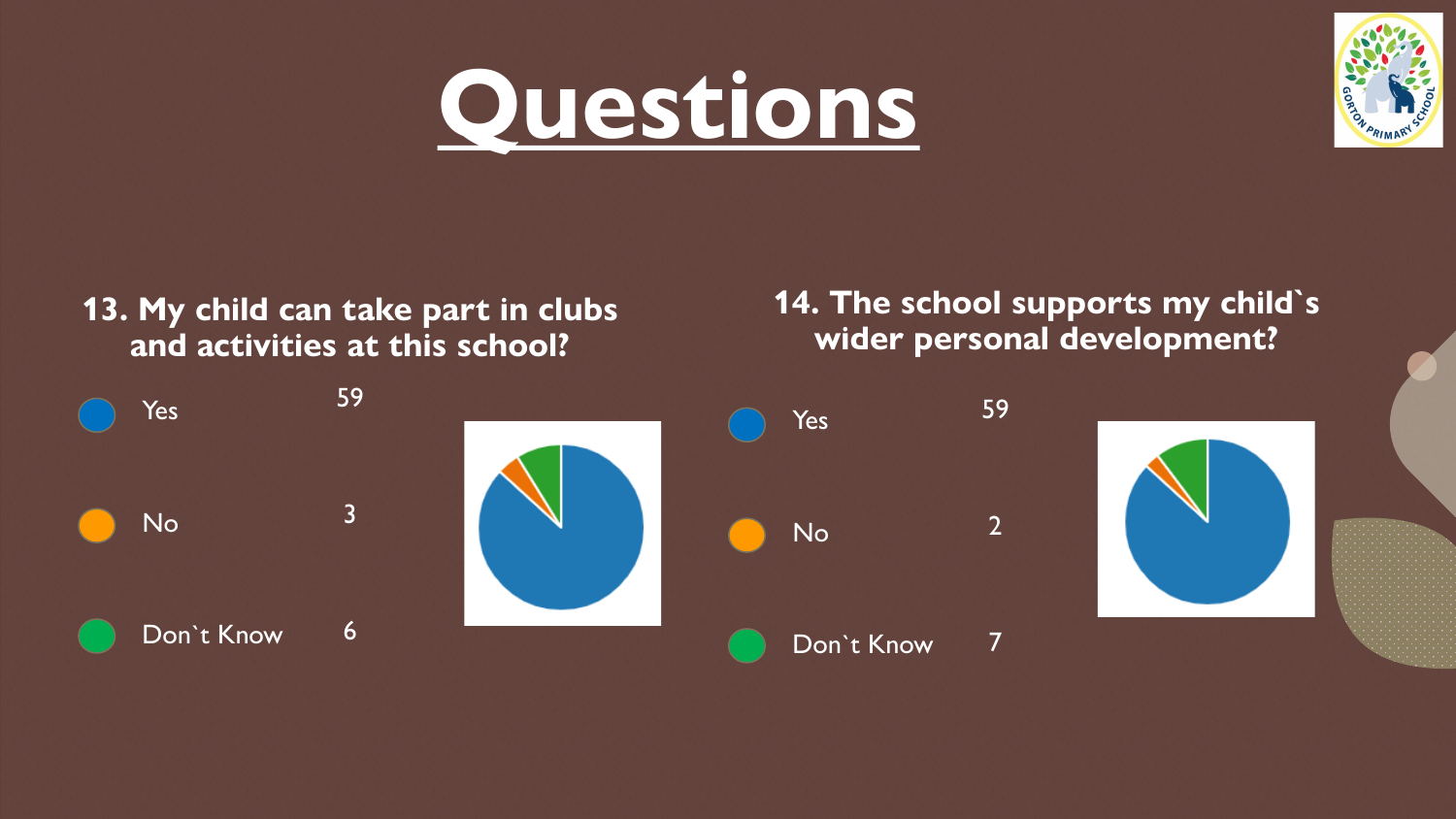